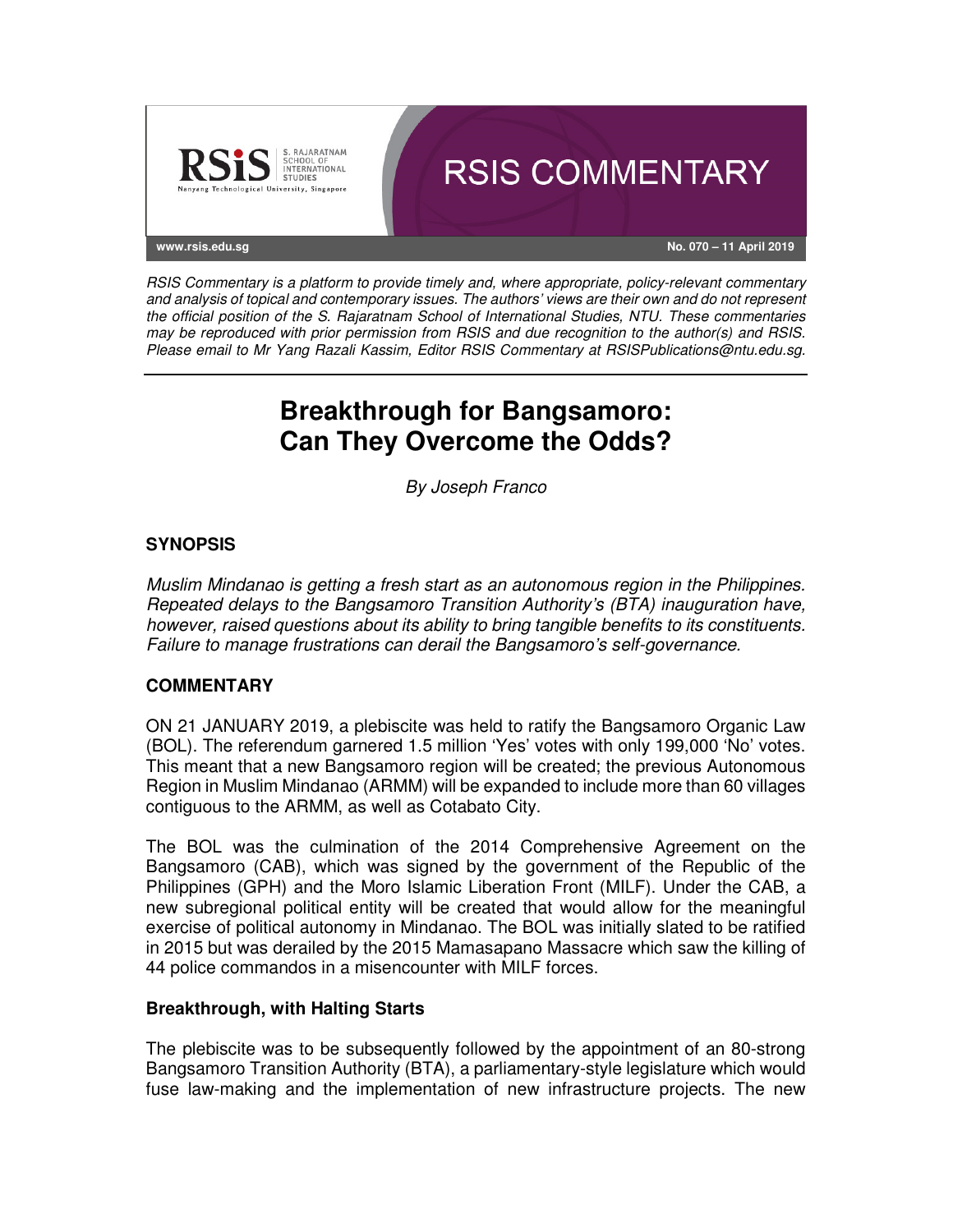BARMM's major difference from the ARMM is the greater share the BARMM gets from natural resources extracted from the Bangsamoro region.

The BARMM will also see a normalisation process for former MILF combatants. The Independent Decommissioning Board (IDB) is tasked to oversee the demobilisation of 30 percent of MILF combatants by the end of 2019.

Euphoria, not surprisingly, greeted the oath-taking of more than 70 newly appointed BTA members in Manila on 22 February. The event was heralded by both the top leadership of the Philippine government and the MILF as the beginning of meaningful governance. At the time, it was expected that the inaugural session of the BTA would take place a month later on 21 March. Instead, the momentum seems to have been weakened as the inauguration was re-scheduled thrice, only pushing through on 29 March.

The delays were attributed to scheduling issues. Bangsamoro Chief Minister Murad Ebrahim stated that President Duterte could only be present on 29 March, but was eager to witness the inauguration of the BTA, having been instrumental in paving the way for the breakthrough in Mindanao.

Prior to the recent BTA inaugural session, some of its members have sternly called out the irony of the situation. What was meant as an assertive exercise of selfdetermination became subject to the whims of the Manila-based national leadership.

#### **Keeping Lights on in BARMM**

While the BTA has much promise, it does not have the luxury of slowly easing its way into governance. The BOL, which acts as the founding charter of the BARMM, needs to be supported by a framework of enabling laws and codes. Without such policy instruments, the entire bureaucracy meant to execute the will of the BARMM would grind to a stop.

Civil servants employed in the now defunct regional government face the very real threat of massive lay-offs if the mandate of their respective offices either lapses or become redundant. Promotions and salary adjustments would also likely be affected, as the BARMM needs to promulgate its own rules for its civil service.

Without clarity in funding mechanisms, disaster relief plans would likely be disrupted. This can exacerbate the effects of an exceptionally dry summer in Mindanao, as it faces the El Niño phenomenon.

#### **Building the BARMM**

The national media as well as Malacañang Palace have been focusing mostly on the potential benefits of the BARMM. Large-scale prestige projects such as the opening of a new seaport and airport in Cotabato City have been promoted heavily. The thrust towards massive infrastructure projects is signalled by no less than Chief Minister Murad taking a concurrent role as Minister of Public Works and Highways.

Funding for BARMM infrastructure would come from block grants from the national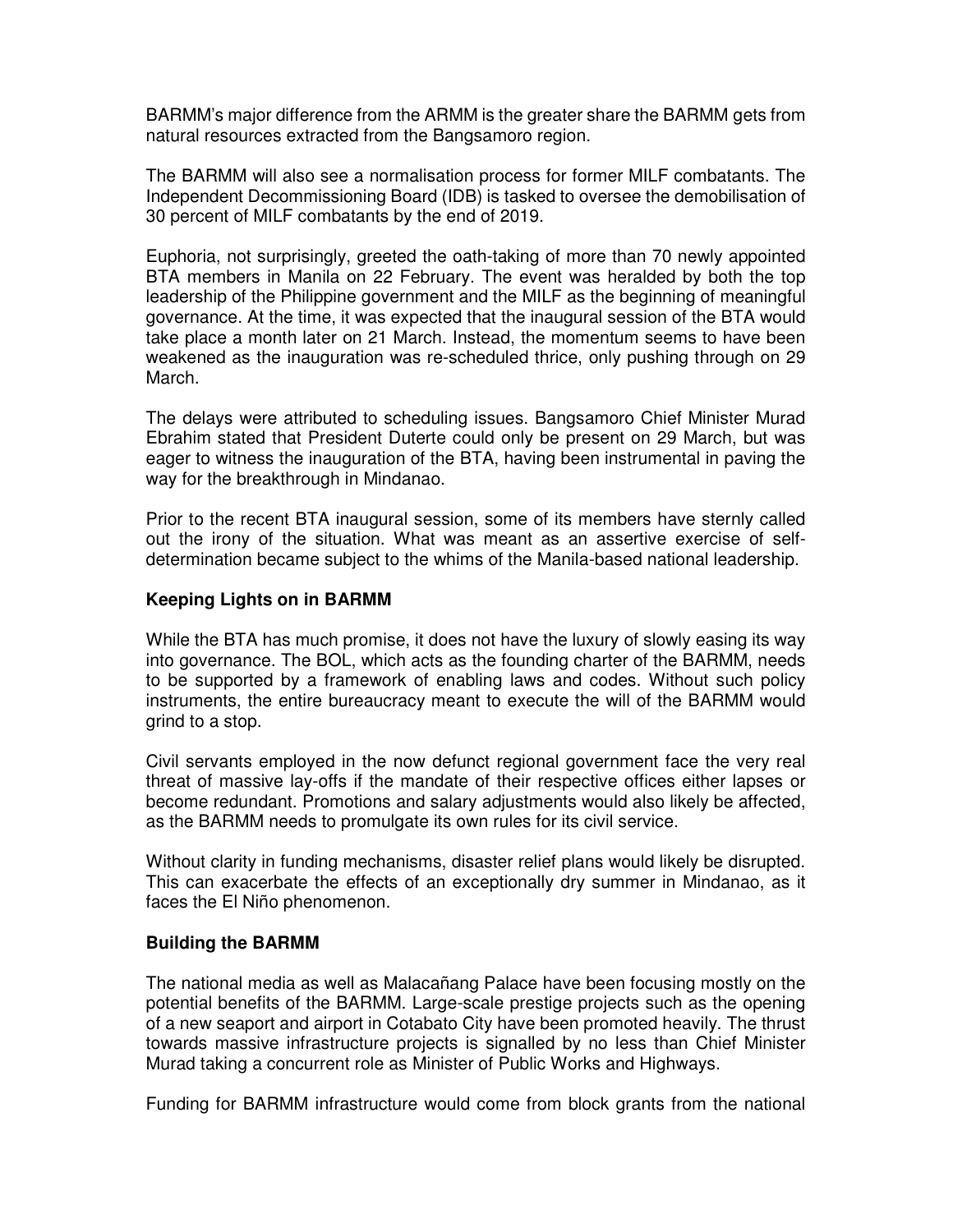government, which can be as much as three times the amount allocated for the former ARMM.

The question is whether the BARMM's fiscal policy can be truly independent, given that the new political entity still needs to develop its bureaucracy. The BOL anticipates that the BARMM will sustain itself through the exploitation of natural resources.

Compared to other regions in the Philippines, the BARMM would get 75 percent of proceeds from resource exploitation (including offshore oil and gas) instead of 40 percent. There are concerns if the BARMM can transcend the endemic corruption that beset the former ARMM.

#### **Securing the new BARMM**

Under the BOL, the new BARMM would have its own regional security force, in charge of internal security.

The other important security-related question is the normalisation process for combatants of the MILF's armed wing — the Bangsamoro Islamic Armed Forces (BIAF). The process will be overseen by the Independent Decommissioning Body (IDB), which includes members from third-party countries like Turkey, Norway and Brunei Darussalam.

On 29 March, the BIAF submitted a list of 12,000 combatants who are slated to turnin their weapons. This development is the first major step in the normalisation process, following the ceremonial turnover of 20 crew-served weapons and 55 other highpowered firearms.

Validation of the 12,000-strong MILF list of combatants will be an arduous process, with some members of the security services expressing scepticism over the ability of the BIAF command to compel their fighters to turn in their weapons. Further complicating the matter is the need to secure the budget for the arms buyback schemes that would incentivise the disarmament process.

#### **Enough time for BARMM Transition?**

The delayed inauguration of the BTA has truncated the already short transition process of the BARMM. The appointed members of the BTA would only have three years to lay the foundations for the BARMM, until regular elections are held. The MILF members of the BTA would need to wield their majority stake decisively and effectively.

Without tangible improvements to peace and development, the Bangsamoro constituency may be disillusioned and trigger another cycle of secessionist-inspired violence. If the current mood in Cotabato City is to be the gauge, the question is no longer whether there will be frustration and impatience at the grassroots. The challenge now for the BTA is to manage frustrations in the short-term while building sustainable institutions by 2022.

Mindanao is no stranger to how violent extremist groups can thrive and exploit